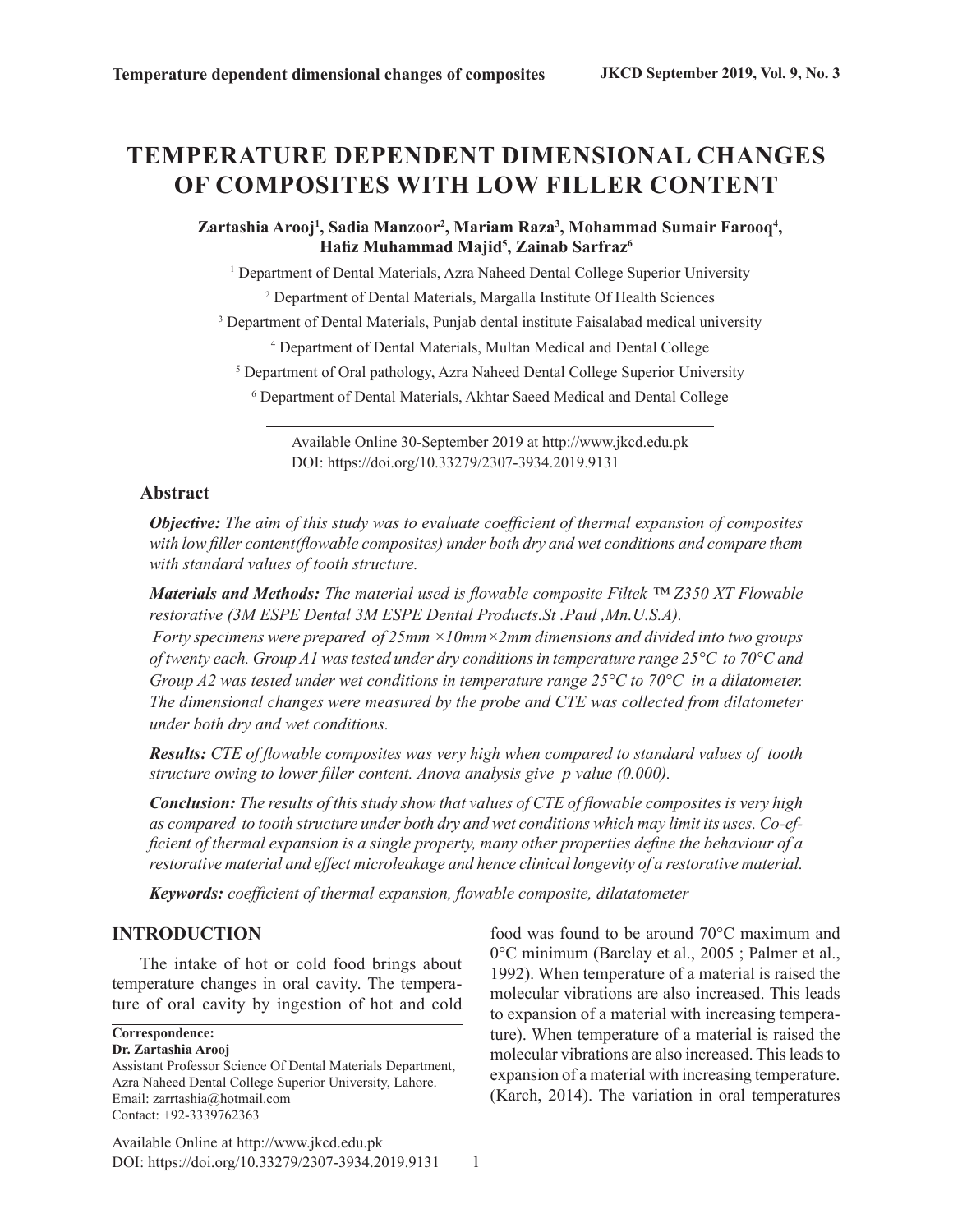leads to changes in dimensions of restorative materials. If there is great difference in dimensions of tooth and restorative material the adhesive bond breaks due to microleakage and clinical life of restoration is decreased.

In order to have a long term clinical stability the CTE of tooth structure and restorative materials should have close values so as to maintain the adhesion and avoid microleakages (Powers et al., 1979). COMPOSITES were introduced in the market as unfilled resin and formerly were used only as dental adhesives and for filling purpose in anterior teeth (Randall and Wilson 1999., Upadhyay et al 2006). Requirements of materials with improved strength, reduced polymerization shrinkage and improved hardness lead to restorative materials with improved resin matrix and with incorporated filler particles. The properties and clinical characteritics of a composite are greatly influenced by their structure (Garcia et al., 2006). Different types, compositions and shapes of filler particles have been used. Silicon dioxide, silicates are used in routine. Fillers beneficially modify the properties of a composite resin by increasing the modulus, CTE and reducing the polymerization shrinkage. (Cramer et al; 2011) Flowable composites are latest materials with improved handling properties and its viscosity allows it to closely adapt to tooth structure (Prabhakar et al., 2003). Flowable composites (FC) have low filler content resulting in less viscous material. Flowable Composites are esthetically good, have low viscosity so they are easily adaptable, clinical easy to handle and have good wetting (Majety and Pujar, 2011; Sadeghi et al., 2012). Lower viscosity brings about the advantage of improved adaptability as there is an increased flow (Didron et al., 2013). The flowable composite resins due to their lower filler content have higher polymerization shrinkage, coefficient of thermal expansion and inferior mechanical properties. They are indicated in orthodontics for bonding of orthodontic brackets, for lining deep cavities, as pit and fissure sealants, class-V restorations, for repairing fractured or chipped off restorations (Margolis, 2011., Attar et al., 2003). When flowable composites are used as preventive restorations, their low viscosity is a benefit in extending the restoration into adjacent fissures as a sealant (Sakaguchi and Powers, 2012a).

## **MATERIALS AND METHODS**

The dimensions of specimens were according to the specifications of the dilatometer used in the study.The flowable composites are used Filtek ™ Z350 XT Flowable restorative (3M ESPE Dental 3M ESPE Dental Products.St .Paul ,Mn.U.S.A). The composition of matrix is bis-GMA, UDMA, TEGDMA, bis-EMA resins And the fillers are silica ,zirconia ,zirconia/silica aggregates. The study was experimental study. The sampling technique used in the study was purposive sampling. Total specimens were 40 as calculated by sample size formula. Specimens were divided into two groups each of 20. GROUP A1 tested under dry conditions in temperature range of 25 to 70 and group A2 tested under wet conditions in temperature range 25 to70 .

#### **Specimen preparation**

Forty specimens of flowable composite were prepared according to the dimensions mentioned in specifications of the dilatometer used in this study. Each specimen was manualy prepared having the dimensions 25mm×10mm×2mm dimensions. they were prepared by pouring the material into an open ended stainless steel mould fig.1. The top and bottom surfaces of the mould were covered with glass slides. All exposed surfaces of a each specimen were light cured for 40 seconds each. For light curing the visible light curing unit DB -685 Super (foshan COXO medical instrument Co.,ltd) was used. The light curing was done by keeping the light at a distance of 2mm from the specimen. This light cure source consisted of 6W (1200 Mw/cm2)LED power source which emitted radiation in 440-580 nm range. The diameter of light guide was 8mm. Specimen was then removed from the mould and the previously covered/ unexposed surfaces were cured for 40 seconds each. The specimens were stored in distilled water for 24 hours before testing in dilatometer.

The specimens of each material were further divided into two groups: group 1 and group 2 each having twenty specimens and Specimens from afrom group 1 were tested in dry conditions and those from group 2 were tested under wet conditions

#### **Dry conditions**

twenty specimens were grouped as A1 and were tested under dry conditions. Their temperature was raised from 25°C to 70°C and CTE was determined by calculating the temperature in two temperature

DOI: https://doi.org/10.33279/2307-3934.2019.9131 Available Online at http://www.jkcd.edu.pk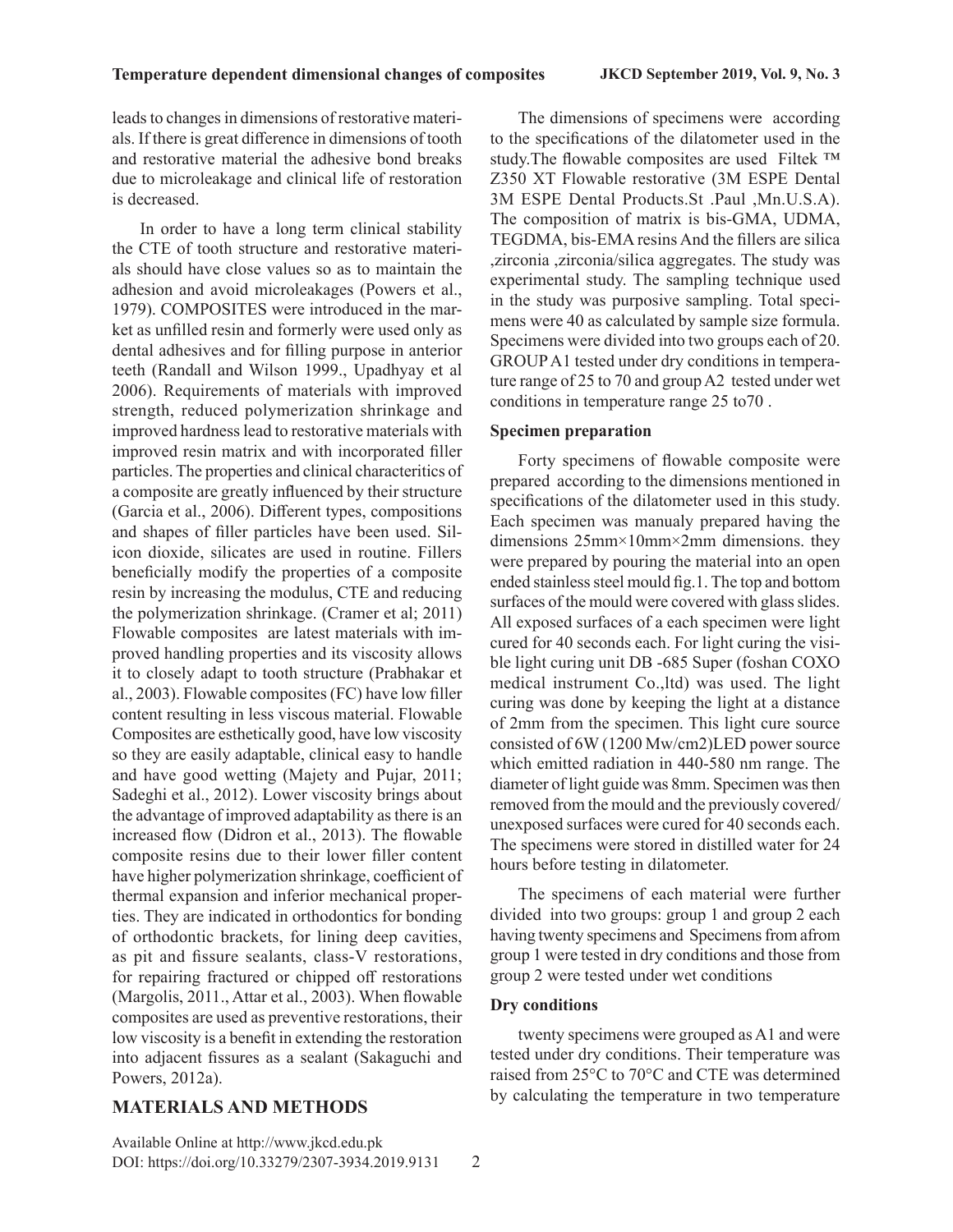ranges 25 to 50 and 50 to 70 using dilatometer. Each specimen was introduced to this device for two times

#### **Wet conditions**

Twenty specimens were grouped as A2 AND TESTED UNDER wet conditions

After 24 hours of storage in distilled water each specimen from group two was surrounded by thin layer of moist cotton the top surface where probe is placed was left uncovered.the lower surface was also left uncovered in order to ensure proper placement of the specimen. Distilled water was injected into the cotton before specimen testing. This ensures that these specimens were tested under wet conditions. Specimens were placed in dilatometer (model 2016 STD, ORTON USA). Each specimen was introduced to this device for two times. After 1st heating cycle the device was cooled. Each specimen was held vertically in holding chamber. With a constant compression load of 4g was applied to specimen to hold the specimen in place. The temperature was raised from 25°C to 70°C at a slow rate of 5°C/ min. Any dimensional changes in specimen were transmitted to the probe that was connected to LVDT–transducer, which allowed vertical movement of the probe to be

monitored on y-axis of the recorder. Temperature variations were recorded on x-axis. mulate saliva rich environment of oral cavity.

## **RESULTS**

In dry conditions , in the temperature range 25-50°C the mean value of Coefficient of Thermal Expansion . The values obtained were 71.28±3.02. Similarly at temperature 50-70°C in dry conditions mean CTE was higher in value. The mean value for flowable composite  $89.17 \pm 3.36$ . This shows the expansion was greater in higher temperature range. The values were very high when compared with the standard values of tooth structure.

 In wet conditions the results obtained were different. In the temperature range from 25 to 50°C the flowable composite showed expansion but the values were lower as compared to dry values. The values for flowable composite in lower temperature range were found to be 52.96±2.86. In higher temperature range, 50 –70°C expansion was found in all three materials .the mean values with standard deviations for the materials were found to be  $34.11\pm3.04$ for flowable composite. Anova analysis was done and p value was significant i.e less than 0.001.

#### **Table 1: Values of CTE in dry conditions**

| Atmosphere      | Group                           | $Mean \pm SD$    | <b>Minimum</b> | <b>Maximum</b> |
|-----------------|---------------------------------|------------------|----------------|----------------|
| $Dry (25-500C)$ | $A1 =$ Flowable Composite Z 350 | $71.28 \pm 3.02$ | 67.50          | 77.40          |
| $Dry (50-700C)$ | $A2 =$ Flowable Composite Z 350 | $89.17 \pm 3.36$ | 81.20          | 93.00          |

| Table 2: Value of CTE in wet conditions |  |
|-----------------------------------------|--|
|-----------------------------------------|--|

|                 | Groups                         | $Mean \pm SD$    | Minimum | Maximum |
|-----------------|--------------------------------|------------------|---------|---------|
| Wet $(25-500C)$ | A=Flowable Composite Z 350     | $52.96 \pm 2.86$ | 49.80   | 57.20   |
| Wet $(50-700C)$ | $A =$ Flowable Composite Z 350 | $40.81 \pm 3.67$ | 34.00   | 46.20   |

## **DISCUSSION**

Intake of hot and cold foods brings variations in intraoral temperatures.. The response of restorative materials to these varying thermal stimuli effect the long term clinical stability of the restorative material in the mouth (M.B. Lopes et al; 2012 ; kwon et al). the interface between the tooth and restorative material is effected by number of factors, CTE being the important one. The differences in values of CTE of tooth structure and restorative material leads to breakage of adhesive bond leading to microleakage and thus failure of restoration (Sidhu et al.,2004). The CTE of a restorative material should be as close to tooth tissue as possible in order to have a long clinical life (Sidhu et. al; Sideridou et al., 2004).

CTE of dental restorative materials have been calculated and documented in various studies(Powers et al., 1979; Kwon et al., 2012;versluis et al 1996;powers et al 1979;tolidis et al 2013;mucci et al 2009; tezvergil et al 2003; santos et al 2008; sidhu et al 2004;yan et al 2007; Sideridou et al 2004). Different methods have been used to calculate CTE each having its own limitations and complexities for example Thermal mechanical analysers, strain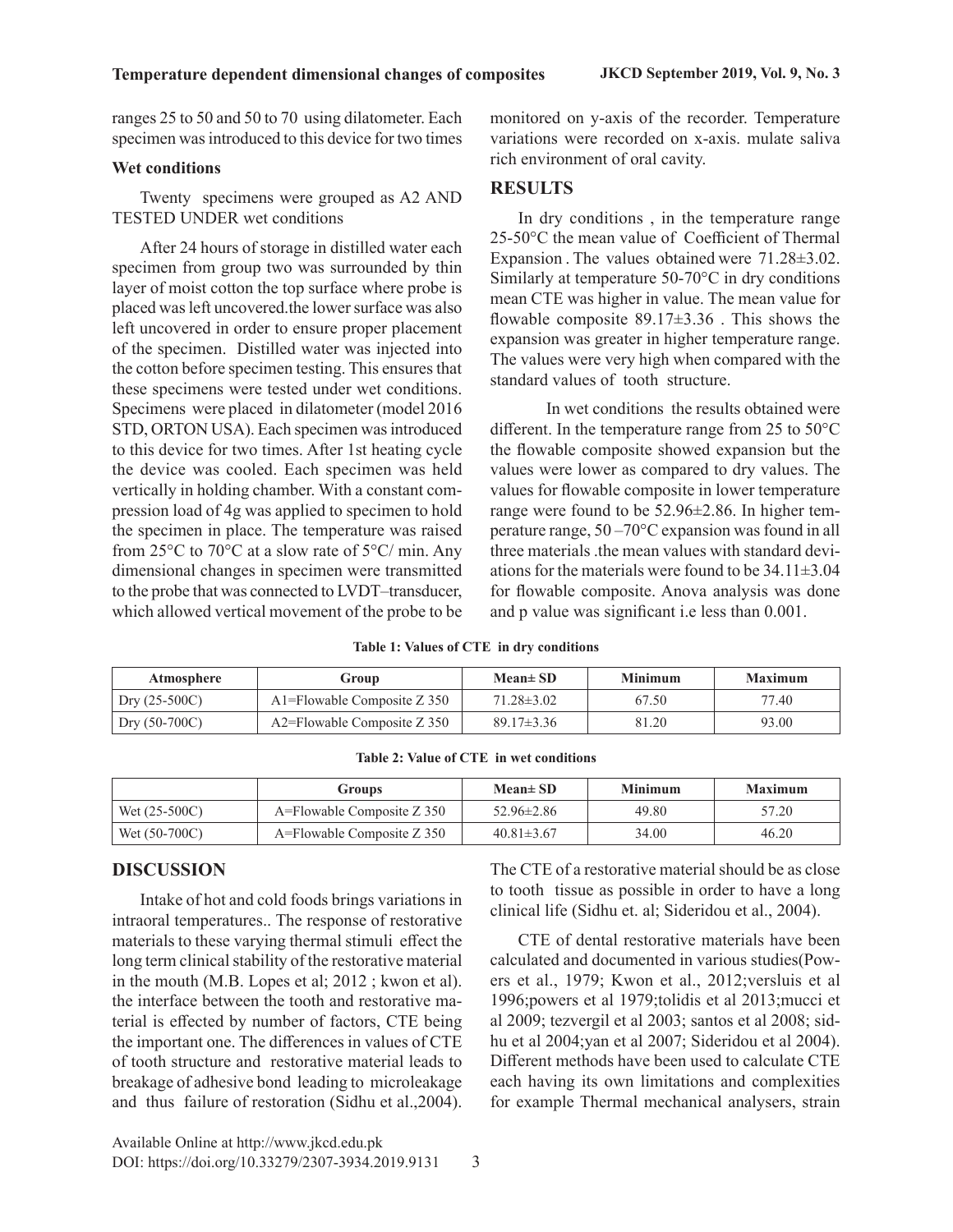#### **Temperature dependent dimensional changes of composites JKCD September 2019, Vol. 9, No. 3**

gauges, dilatometers( Powers et al 1979; Tolidis et al 2013; Santos et al 2008).

The study was carried out to measure the CTE esthetic restorative materials, the flowable composite. Dilatometer was the device which was used to measure the CTE in temperature range of 25-70°C under both dry and wet conditions. The values were compared to standard values of CTE of tooth tissue. This experimental study was designed to find difference in values of CTE under two different environmental conditions.

In present study, the OBTAINED values of CTE of flowable composites were found to be very high as compared to tooth structure UNDER BOTH DRY AND WET CONDITIONS. These higher values may be attributed to low filler content of these materials. Many studies have tested this fact that amount of filler content has its effect on properties of a composite material. Different factors effect the CTE of these materials as mentioned in previous research work i.e. ratio of filler particles to resin matrix, bonding between fillers and resin matrix and extent of polymerization (sidhu et al ., 2004; Sideridou et. al. 2004). CTE is inversely proportional to filler content.

More importantly, it becomes of prime importance if it is at great variance with that of tooth tissue. Other investigators reported an initial decrease in the CTE in resin composites after the first heating which was thought to be due to secondary cure and shrinkage in the resin.7 These thermal changes are more common at higher temperatures. Vaidyanathan J, Vaidyanathan TK, Wang Y, Viswanadhan T. Thermoanalytical characterization of visible light cure dental composites. J Oral Rehabil 1992;19:49—64

A study was carried out in which thrmal expansion coefficient was measured for particulate filler composite(PFC) and fiber-reinforced composites(- FRC). PFC with low filler content (SI) had higher LCTE values than PFC with higher filler content (ZO) and (SR) having no fillers showed the highest expansion values.

#### **CONCLUSION**

CTE of flowable composites was at great variance with tooth structure due to its lower filler content, which can affect its clinical stability as a restorative material.

#### **RECOMMENDATIONS**

Flowable composite is only recommended in situation where its adaptability, flow and easy handling are of benefit and its inferior mechanical properties high polymerization shrinkage and high coefficient of thermal expansion can be ignored.

#### **REFERENCES**

- 1. Cramer, N. B.Stansbury, J.W. and Bowman, C. N. Recent Advances and Developments in Composite Dental Restorative Materials: J Dent Res. Apr 2011; 90(4): 402–416.
- 2. Didron, P. P., Chrzanowski, W. W., Ellakwa, W. Effect of Temperatures on Polymerization Stress and Microleakage of Class V Composite Restorations: Open Journal of Composite Materials, 2013, 3, 107-112.
- 3. García, A. H., Lozano, M. A. M., Vila, J. C. Escribano, A.B. and Galve P. F. Composite resins. A review of the materials and clinical indications. Med Oral Patol Oral Cir Bucal 2006;11: E215-20.
- 4. Karch, C. 2014. Micromechanical Analysis of Thermal Expansion Coefficients. Modeling and Numerical Simulation of Material Science, 4, 104
- 5. Lopes, M. B., Yan, Z., Consani, S., Gonini Júnior, A., Aleixo, A. & McCabe, J. F. 2012. Evaluation of the coefficient of thermal expansion of human and bovine dentin by thermomechanical analysis. Brazilian Dental Journal, 23, 03-07
- 6. Margolis, F. S. 2011. Flowable composites: aesthetics for tots and teens. Dent Today, 1, 28-38.
- 7. Palmer, D., Barco, M. & Billy, E. 1992. Temperature extremes produced orally by hot and cold liquids. The Journal of prosthetic dentistry, 67, 325-327.
- 8. Powers, J., Hostetler, R. & Dennison, J. 1979. Thermal expansion of composite resins and sealants. Journal of Dental Research, 58, 584-587.
- 9. Sakaguchi, R. L. & Powers, J. M. 2012a. Preventive and Intermediary Materials. Craig's 'restorative dental materials. Elsevier Health Sciences.
- 10. Santos, A. D. Araújo, A.B. Yukimitu, K. Barbosac, J.C. Moraes, J. C. S. 2008. Oral Surgery, Oral Medicine, Oral Pathology, Oral Radiology, and Endodontology .Setting time and thermal expansion of two endodontic cements. Volume 106, Issue 3, September 2008, Pages e77–e79.
- 11. Sidhu, S. K., Carrick, T. E. & McCabe, J. F. 2004. Temperature mediated coefficient of dimensional change of dental tooth-colored restorative materials. dental materials, 20, 435-440.
- 12. Sideridou, I., Achilias, D. S. & Kyrikou, E. 2004. Thermal expansion characteristics of light-cured dental resins and resin composites. Biomaterials, 25, 3087-3097.
- 13. Sidhu, S. K., Carrick, T. E. & McCabe, J. F. 2004. Tem-